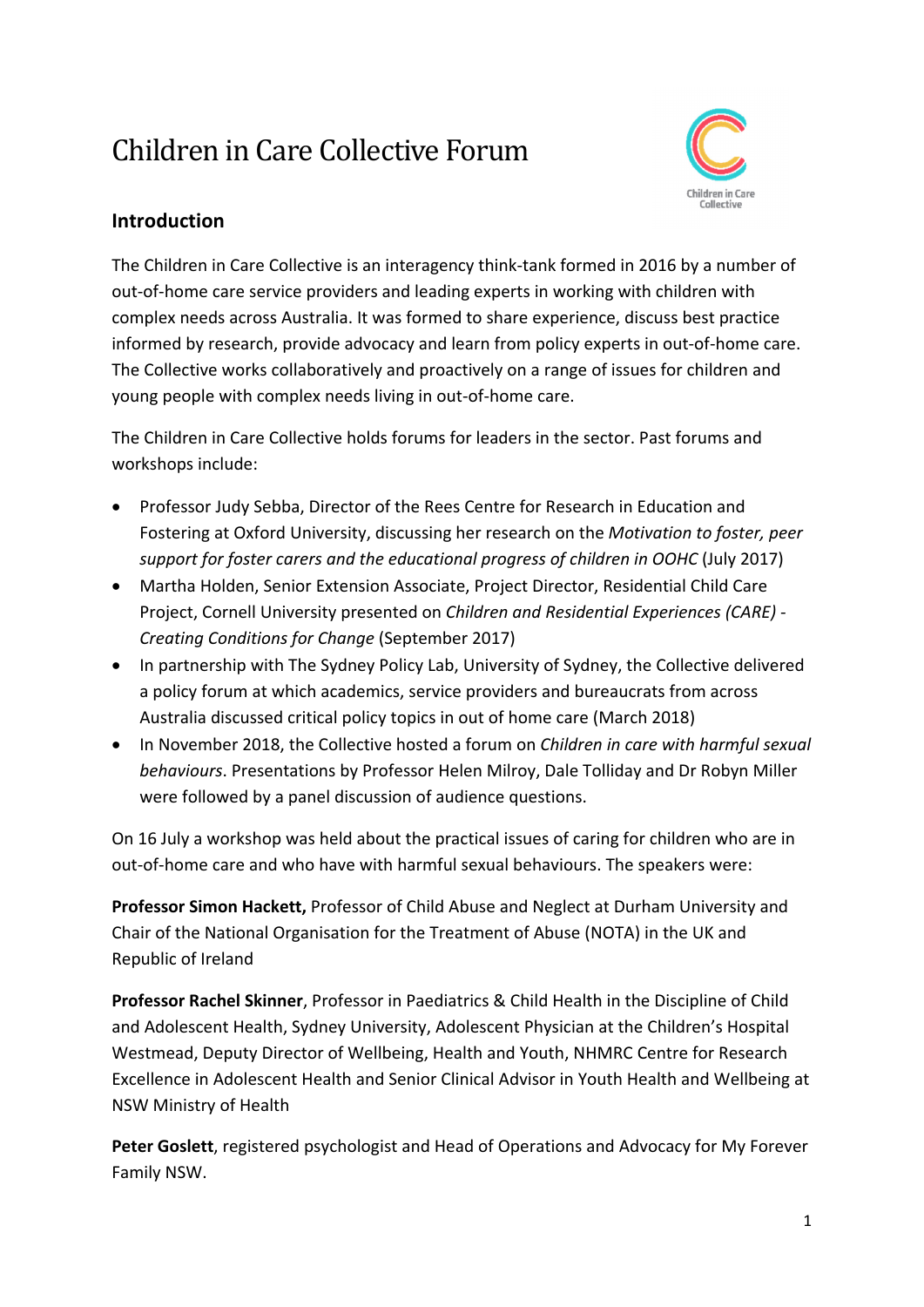# **Caring for children with harmful sexual behaviours (HSB) in out‐of‐home care**

Below is a summary of the panel discussion between Dr Robyn Miller (RM), Professor Simon Hackett (SH), Professor Rachel Skinner (RS) and Peter Goslett (PG)

*Note: the answers to questions are supplemented with text from the presentations where this clarifies the conversation* 

#### **What's the most helpful professional therapeutic tertiary intervention?**

This question arises from Prof Hackett's talk and is asked because carers, for a whole range of reasons most of which are entirely understandable, normally want a quick referral to specialist professionals to deal with an acute situation and it is difficult to convince them that in the longer term it will be the power of their supportive relationship with the child and the power of their attachment that will be the biggest help.

**SH**: I need to preface my remarks and clarify a point that I made in my talk which is that for many children in the research group of my study<sup>1</sup>, therapeutic work was important and the experience of good therapy was pivotal. Having said that neither the qualitative research nor discussions in the literature indicate which therapeutic approach is the most important – the modality doesn't seem to make a difference. The study did confirm that what seems to be the most powerful and significant agent for change was someone investing time, holding and containing them and helping them get back in touch with different aspects of their worlds. Unexpected people provided this quality of relationship.

Another consideration is that we rush too fast to refer children with HSB to specialist services. Such referrals are important, especially for those at the high end of the continuum of behaviour, but those in the middle or low end need something a bit different, and associating these children with a specialist service for sexual abusers can in fact be counterproductive.

The approach depends in part on whether HSB is being treated as a symptom or a cause. We can often stop HSB but what underpins the behaviours is a complex issue which probably needs broader thinking about what helps and supports young people with what is, effectively, a symptom.

**How best do we ensure there are supports for children in our care to have normal childhood and adolescence, particularly given that the child and the carer may be isolated once any information becomes known about the child's behaviour? And, noting that the experience of many OOHC providers is that it is difficult to find many GPs outside of major** 

<sup>&</sup>lt;sup>1</sup> Helen Masson, Simon Hackett, Josie Phillips, and Myles Balfe (2013) 'Looking Back on the Long-Term Fostering and Adoption of Children with Harmful Sexual Behaviours: Carers' Reflections on Their Experiences' *British Journal of Social Work 1–18;* Helen Masson, Simon Hackett, Josie Phillips, and Myles Balfe (2013) 'Looking Back on the Long‐Term Fostering and Adoption of Children with Harmful Sexual Behaviours: Carers' Reflections on Their Experiences' *British Journal of Social Work 1–18*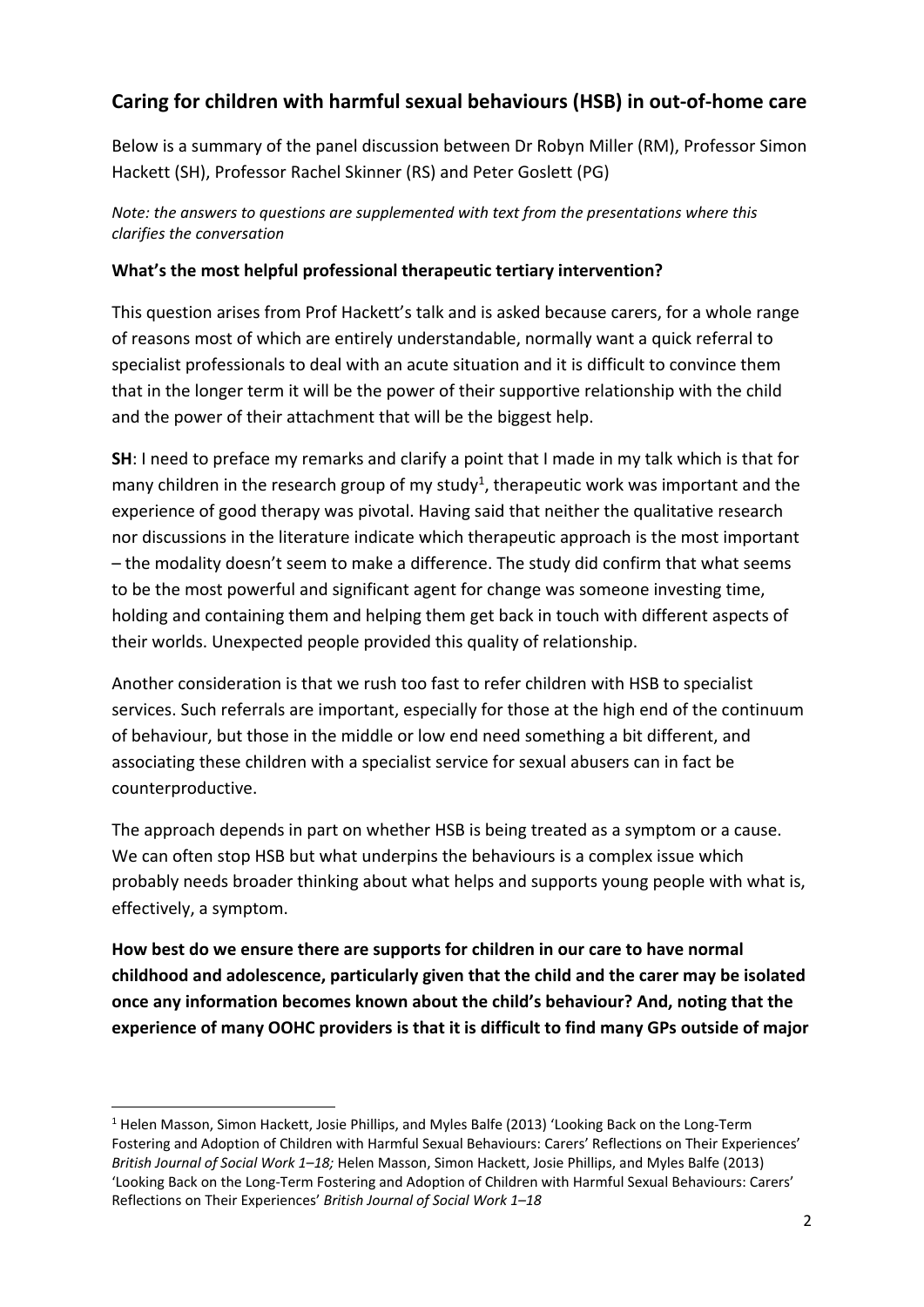#### **metropolitan centres who will regularly treat these children, how do we find better services for them?**

**RS**: It is really important that all children are given the opportunity to go through all the developmental stages and normal life experiences that adolescents need in order to become functional adults. Adolescence is a time of great change, with much development and physical growth, and important social relationships.

The best service for a child depends on the nature of the issue that has led them to engaging in HSB. From experience with vulnerable young people generally, a multidisciplinary team approach is needed. GPs may not have access to allied health professionals to work as a team, or specific training in adolescent health, let alone more complex issues. Much work is needed by the medical profession to provide training to medical practitioners to understand adolescent health and development generally and provide better services to them. This would go some way to improving services. NSW Health does provide some services for young people that are specifically designed, being youth health services with a multidisciplinary model, though not in every location. We would then also talk about isolation as we really need to be engaging in experiences of young people or we will compound issues.

**SH**: For some young people with HSB, social isolation has been one of the underpinning conditions that have contributed to the behaviour in the first place. If as a professional system, we put young people in situations where this is compounded, we are replicating the contextual factors that have influenced them in the first place rather than challenging these factors. For all people, connectedness and belonging is important for self‐esteem.

It is very important for these young people to have positive intimate sexual experiences that are not defined by abuse. Our orthodox approach is to take them away from this opportunity and think any kind of relationship they have in that context is likely to be risky. Sometimes we choose to manage them in a way that undermines their ability to make these kinds of relationships. This is a critical point.

Often when we do safety planning, we're particularly focused on managing their relationships with other people in the family or in the community. Perhaps we should be thinking more about their safety and how we can help them exist in the contexts in which they are connected in safe and healthy ways. This is one aspect of safety planning that's not often advanced.

**RM**: It is important to remember that symptomatic behaviours have points of transition. Professionals are perhaps too risk averse. There is a tension between overly optimistic practice and overly risk averse practice: when do you have to tell the new school, swimming instructor, carers at sleepovers what behaviours have occurred? There are issues about privacy and not demonising these children but at the same time ensuring our duty of care to make sure all children are safe. This is often like walking a tightrope.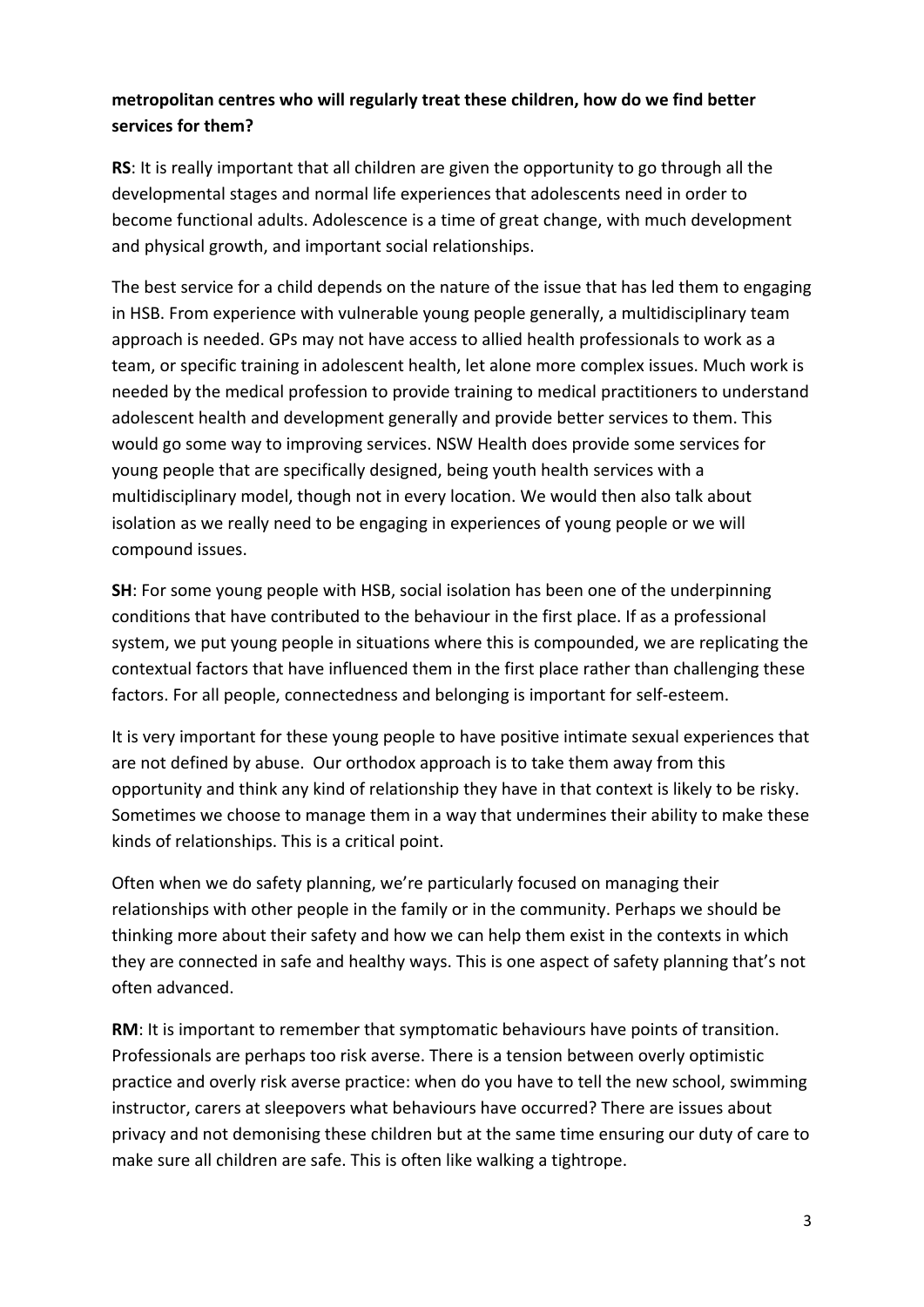**PG**: What causes the behaviour? We need to be careful to manage any possible impact of the stigma and isolation of being in out‐of‐home care which could lead to a range of acting out behaviours. Carers and kids in care are invariably isolated and this impacts on their ability to continue caring, as well as on the recruitment of new carers.

**SH**: HSB is not a thing. It is a diverse set of issues that are categorically not related to each other. So, children need very careful assessment and understanding of needs and risks and a very tailored individualised response rather than one blanket liberal or risk‐averse approach. In the UK context, the big challenge is educating professionals about this issue so they don't take the blanket approach of squashing everything to do with that child's sex, sexuality and sexual behaviour ‐ which is probably counterproductive anyway.

This means we need better assessments, better tools, a range of services, a balanced approach – services commensurate with the behaviour demonstrated.

**Adolescents and risk taking: to what extent are the behaviours of these children out of step with notion of adolescent interest in sex and risk taking? Some adolescents are going to get it wrong and not because they have any underlying predilection for being abusers of children, but just because they get sex wrong. Don't we need to educate and support them about how to do it properly and correctly?** 

**RS**: Education about normative sexual behaviour is essential. All young people engage in sexual behaviour of some description and it's important they do so and counterproductive to prevent it completely – although the balance is difficult. Don't leave them entirely unsupervised but understand what's normal and should be supported. It's probably not a big part of carer training – what is normal sexual behaviour and exploration, the importance of romantic relationships, that young people need to practice when growing up. There's no focus on this in adolescent medicine; the focus is on outcomes, the worst outcomes, e.g. teenage pregnancy. Healthy developmental steps – and the space to develop – is really important.

#### **Looking at some of the data presented today, are there particular factors that make A&TSI and CALD children particularly vulnerable to risky sexual behaviours?**

**RS**: Having sex at an earlier age can indicate risk and there are complicated reasons why young people might start their sexual experience at a younger age. Generalising, Aboriginal children are not more likely to have sex at a younger age, but they are more likely to experience the adverse outcomes e.g. higher rates of STI and teenage pregnancy. This is probably more about cultural norms and lack of services.

There is no good Australian data on population level outcomes for CALD young people. Vulnerability may be due to limited access to services or education, or there may be a great stigma about sexual activity which could inhibit appropriate healthy sexual behaviour.

Vulnerability is not just about sex and early sex – mental health, drug and alcohol use and childhood trauma can also indicate risk behaviours, including sex.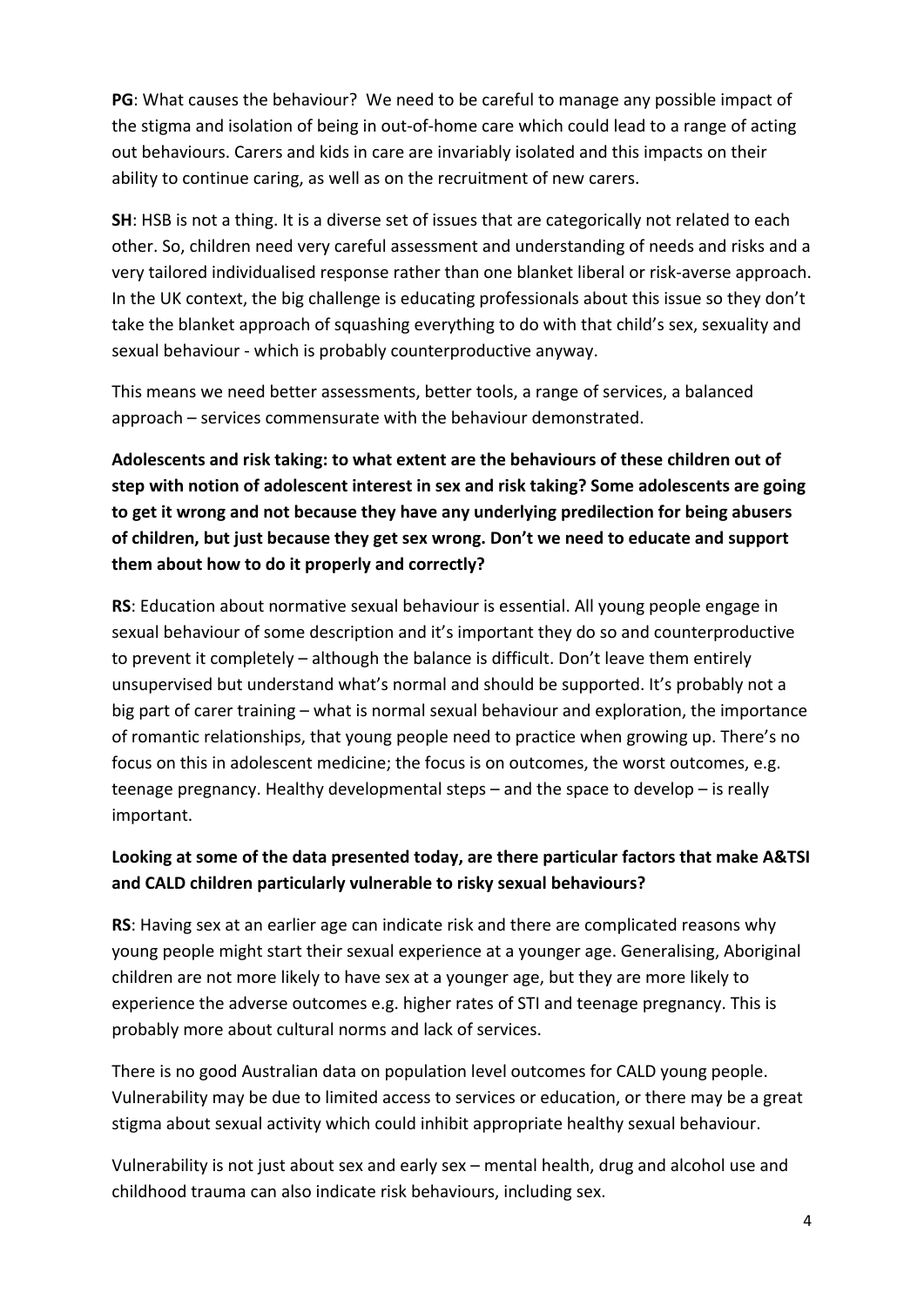**SH**: In the UK we talk about black and minority ethnic young people rather than CALD. A young black person who has demonstrated HSB is far more likely to be convicted or to find themselves in custodial or locked residential settings, is less likely to be supported in the community and less likely to have access to specialist services. These are the other ways in which racists systems compound the issues for children from ethnic and minority backgrounds.

## **Referring to the UK police authority data in Professor Hackett's presentation, 1) Does the police force in question take a community/education/universal approach? 2) Were there organisations that were supporting carers and workers in a way that was particularly effectively, and what were they doing?**

**SH**: It's not uncommon for about half of all reports of sexual abuse in any police authority to relate to children and young people. Only a tiny proportion make it to action in the criminal justice system – most behaviour is managed in the community. However, there has been a significant increase in cases coming to the attention of the criminal justice system. Much of this can be attributed to children's online sexual behaviour – what they do is visible in a way it once wasn't. There has also been a huge explosion in reports from schools, particularly about peer based sexual behaviour.

There are some quite innovative practices but the picture across the UK is very patchy – and services are often maxed out. Of the 511 cases in the study, the vast majority were not given any kind of service. Not all of them needed a service, but it's far from clear that proper assessment had indicated who needed a particular kind of service. This applies to those who were victimised as well. Access to services can be pretty random.

In relation to the very young age of children being reported as committing sexual crimes, these are likely to be misattributed abuse stories. The younger the age of the so-called suspect, the more likely the child has been abused and lost in the system.

### **What evidence is there of particular teaching of practical behaviour management and safety skills that resonates with carers?**

**SH**: Hesitant to say anything definitive about what works, but we do know quite a bit about behaviour management generally and strategies for managing challenging behaviour. Those interventions, together with good parenting skills, are likely to work with children's sexual behaviour as much as with their general behaviour. We need to question why we isolate sexual behaviour as being fundamentally different form other aspects of a child's presentation and think we need something unique to manage it.

One aspect that does need work with parents and carers is how to support a child beyond the confines of the house and into the community. Lack of supervision and guidance about navigating peer groups is significant.

There is a danger for professionals and carers immersed in dealing with HSB that they lose sight of what is normal and healthy. It is always possible for a carer (or, indeed, any parent)